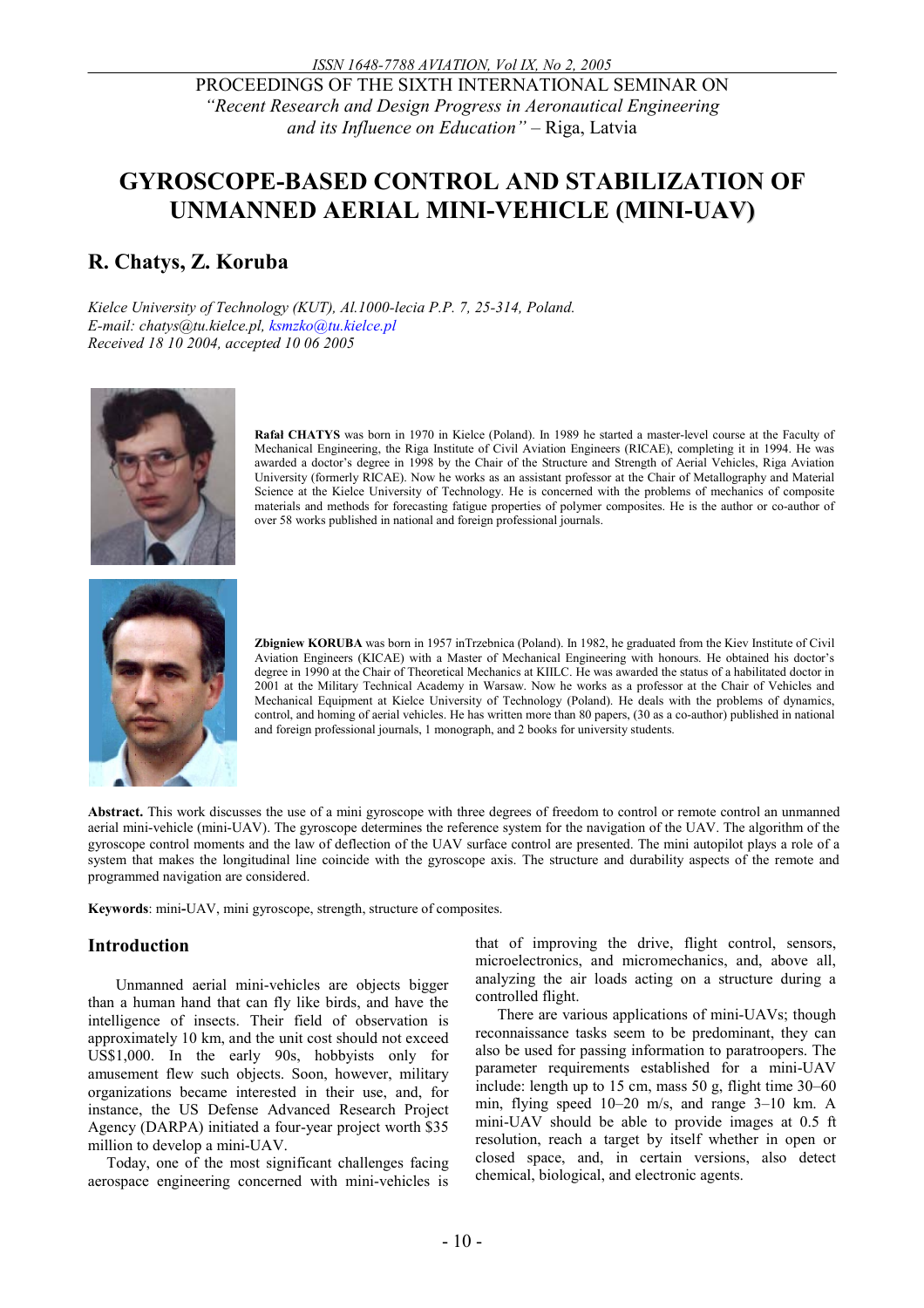There are still a number of problems that flight physicists dealing with flying robots or mini-planes have to explain. Aerospace designers are trying to make the aerodynamics of a mini-UAV resemble the aerodynamics of an insect or a bird as much as possible [6]. Of significance is the relatively high roughness of wings. It makes a bird's surface streamlined for flight or waterproof. In the case of a mini-plane, it not only ensures good aerodynamics but also improves the adherence of the miniaturized instruments and sensors fixed on the wings.

#### **1. New materials for a mini-UAV**

To increase the maneuverability of an unmanned aerial vehicle, we can use composites or nanocomposites, the latter being bound to revolutionize 21st century technology [1, 3]. Studying the atomic and molecular structures of materials helps to reconstruct the flight of the bird or an insect. A wing with a fibrous coating improves aerodynamic lift by utilizing vortices and airflow conditioning the complicated flight of a bird.

In the experiment, copper structures made of 3 mm long wire elements were subjected to sintering in accordance with IS 2740 standards [2].

As we know, air enters the body of a bird or an insect through special openings. Then, it is evenly distributed by a system of tracheae. The airflow inside a mini-plane could be forced by the shrinkage and tightening of the composite or nanomaterial particles (material strain). It is essential to reinforce the wing structure, and this can be achieved by applying polymeric fibers, which are to replace radiating levers [4]. An important problem in the flight mechanics of mini-UAVs is to ensure the appropriate stability of motion while realizing programmed trajectories. One of the solutions suggested in such a case seems to be the use of a gyroscope for the automatic flight control of mini-UAV.

#### **2. Gyroscope navigation of a mini-UAV**

Consider a mini aerial vehicle with a gyroscope fixed inside or outside it. Assume initially that a symmetrical gyroscope rotor revolves round the *AA* axis having one degree of freedom in relation to the mini-UAV (Fig 1). Since the rotor parts are regularly arranged around the axis of high-speed rotations, the distribution of the mass of the whole mini-UAV-gyroscope system does not change during its operation. Thus, the moments of inertia of the system will be constant and the rotor motion can be described in the same way as that of a single rigid body.

Then, assume that the mini-UAV is a rigid body, i.e. one that does not undergo a deformation, with constant mass. The motion of the mini-UAV-gyroscope system can be represented by means of two systems of equations describing the motion of the system mass center and the motion around the mass center. Additionally, consider the simplest case, when the rotor axis,  $O_{x_3}$ , is also the main central axis of inertia of the mini-UAV, *Ox* .

The equations of translatory motion of the mini-UAV in the related *Oxyz* coordinate system are given as follows:

$$
m_o \left( \frac{d\boldsymbol{u}^*}{dt} + \boldsymbol{w}^* \boldsymbol{q}^* - \boldsymbol{v}^* \boldsymbol{r}^* \right) = \boldsymbol{F}_x \tag{1a}
$$

$$
m_o \left( \frac{d\mathbf{v}^*}{dt} + \mathbf{u}^* \mathbf{r}^* - \mathbf{w}^* \mathbf{p}^* \right) = \mathbf{F}_y \tag{1b}
$$

$$
m_o \left( \frac{d\mathbf{w}^*}{dt} + \mathbf{p}^* \mathbf{v}^* - \mathbf{q}^* \mathbf{u}^* \right) = \mathbf{F}_z
$$
 (1c)

where:

*mo* – mini-UAV-gyroscope system mass;

- *u\*,v\*,w \** components of the linear velocity of the mini-UAV in the related *Oxyz* coordinate system;
- *p\*,q\*, r \** components of the angular velocity of the mini-UAV in the related *Oxyz* coordinate system;
- $\mathbf{F}_x$ ,  $\mathbf{F}_y$ ,  $\mathbf{F}_z$  components of the main vector of external forces acting on the mini-UAV where:



**Fig 1.** View of the gyroscope control of a mini-UAV with set coordinate systems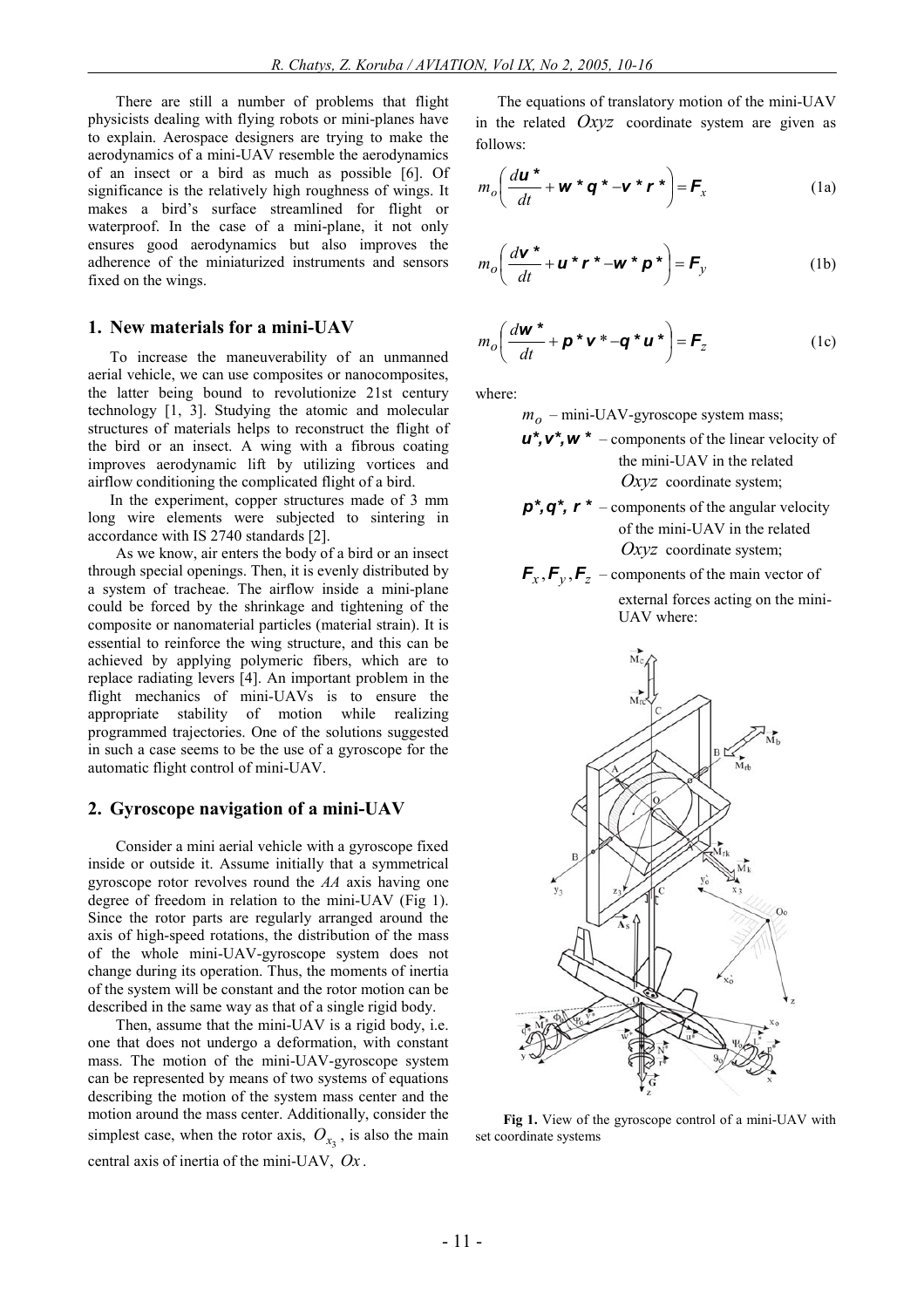$$
\begin{bmatrix} \mathbf{F}_x \\ \mathbf{F}_y \\ \mathbf{F}_z \end{bmatrix} = \begin{bmatrix} \mathbf{A}_x^s + \mathbf{G}_x \\ \mathbf{A}_y^s + \mathbf{G}_y \\ \mathbf{A}_z^s + \mathbf{G}_z \end{bmatrix}
$$

On the other hand, the equations of rotation of the mini-UAV in the same coordinate system are described as follows:

$$
J_{ox}\frac{d\mathbf{p}_s}{dt} + \left(J_z - J_y\right)\mathbf{q} \star \mathbf{r} \star + J_{gx}\frac{d\omega_{gx}}{dt} = \mathbf{L} \star \qquad (2a)
$$

$$
J_y \frac{d\mathbf{q}^*}{dt} + (J_{ox} - J_z)\mathbf{p}^* \mathbf{r}^* + J_{gx} \omega_{gx} \mathbf{r}^* = \mathbf{M}^*
$$
 (2b)

$$
J_y \frac{d\mathbf{r}^*}{dt} + (J_y - J_x)\mathbf{p}^* \mathbf{q}^* - J_{gx}\omega_{gx}\mathbf{r}^* = \mathbf{N}^*
$$
 (2c)

where:

$$
J_{ox}, J_{oy}, J_{oy}
$$
 – main central moments of inertia of the mini-UAV in relation to the particular axes of the *Oxyz* system;

$$
J_{gx}, J_{gy}, J_{gz} - \text{main central moments of inertia}
$$
  
of the gyroscope rotor in

relation to the particular axes of the *Oxyz* system;

 $\omega_{\rho x}$  – angular velocity of the high speed rotations of the gyroscope

rotor;  
\n
$$
J_y = J_{oy} + J_{gy}, J_z = J_{oz} + J_{gz};
$$

*L\**,*M\**,*N \** – components of the main vector of the moment of external forces, where:

$$
\begin{bmatrix} L^* \\ M^* \\ N^* \end{bmatrix} = \begin{bmatrix} L_A + L_G \\ M_A + M_G + M_b \\ N_A + N_G + M_c \end{bmatrix}
$$

 $L_A$ ,  $M_A$ ,  $N_A$  – components of the main vector of moment of aerodynamic forces;

 $L_G$ ,  $M_G$ ,  $N_G$  – components of the main vector of moment of the force of gravity;

 $M_b$ ,  $M_c$  – moments of the gyroscope control forces.

## **3. Kinematics of the coupled motion of the unmanned aerial mini-vehicle (mini-UAV) and the observed ground target (horizontal plane)**

The kinematic equations of the mini-UAV motion during the observation and tracing of a ground target moving in the horizontal plane at a set altitude *H* can be represented in the following form:

$$
\frac{dr_h}{dt} = V_c \cos(\sigma - \chi_c) - V_s \cos(\sigma - \chi_s)
$$
 (3a)

$$
\frac{d\sigma}{dt} = \frac{V_s \sin(\sigma - \chi_s) - V_c \sin(\sigma - \chi_c)}{r_h}
$$
 (3b)

$$
\frac{d\chi_s}{dt} = \omega_s^* \text{sgn}\left(\frac{d\sigma^*}{dt}\right) \tag{3c}
$$

where:

 $r_h$  – distance between the flight path of the mini-UAV mass center *S* and that of the target *C*;

 $V_s$ ,  $V_s$  – flight path velocities of the mini-UAV and the target, respectively;

 $\sigma$  – angle determining the position of the vector  $\vec{r}_h$  of location of the mini-UAV

in relation to the target in the *Oxy* plane;

 $\chi_s$ ,  $\chi_c$  – angles determining the position of the vectors of velocities  $\vec{V}_s$  i  $\vec{V}_c$  in the *Oxy* 

plane, respectively. If (as in Fig 2)

$$
\sigma^* = \sigma - \kappa
$$

$$
\kappa = \arcsin \frac{r_h^*}{r_h}
$$

then



**Fig 2.** Kinematics of the coupled motion of the mini-UAV and a target in the horizontal plane

$$
\frac{d\sigma^*}{dt} = \frac{d\sigma}{dt} + \frac{r_h^*}{\sqrt{(r_h)^2 - (r_h^*)^2} r_h} \frac{dr_h}{dt}
$$
(4)

When the distance between the mini-UAV and the target is  $r_h = r_h^* = const$ , then equation. (3a) will have the form

$$
V_c \cos(\sigma - \chi_c) - V_s \cos(\sigma - \chi_s) = 0 \tag{5}
$$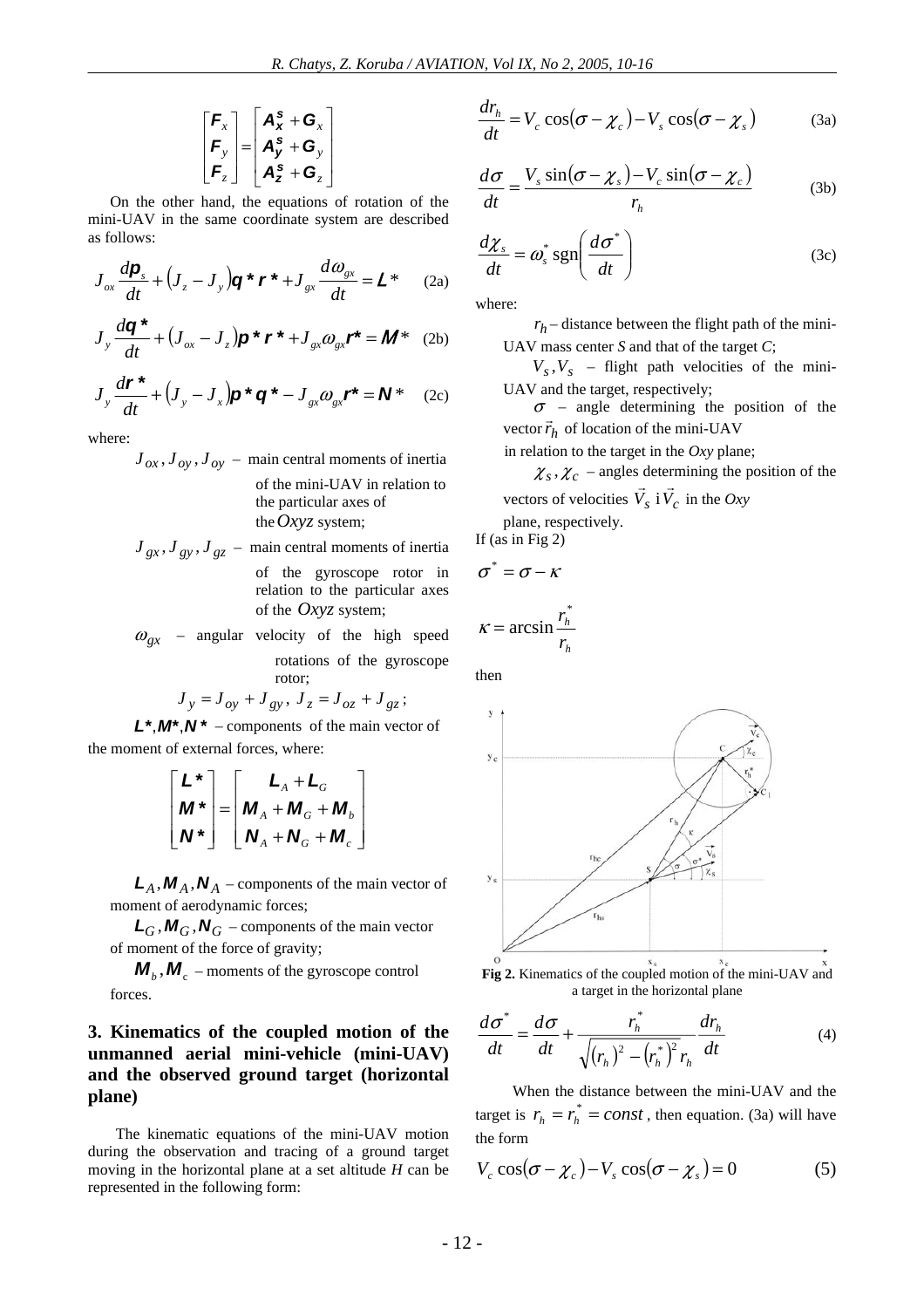Thus,

$$
\chi_s = \sigma - \arccos\bigg[\frac{V_c}{V_s}\cos(\sigma - \chi_c)\bigg]
$$
 (6)

Applying the time-dependent derivative form equation  $(6)$ , we get:

$$
\frac{d\chi_s}{dt} = \frac{d\sigma}{dt} + \frac{V_c}{V_s} \left[ (\dot{\chi}_c - \dot{\sigma}) \sin(\sigma - \chi_c) + \left( \frac{\dot{V}_c}{V_c} - \frac{\dot{V}_s}{V_s^2} \right) \cos(\sigma - \chi_c) \right] + \frac{V_c}{V_s} \cos(\sigma - \chi_c) \frac{1}{V_s} \tag{7a}
$$

where

$$
\frac{d\sigma}{dt} = \frac{V_s \sin\left\{\arccos\left[\frac{V_c}{V_s}\cos(\sigma - \chi_c)\right]\right\}}{r_h^*} - \frac{-V_c \sin(\sigma - \chi_c)}{r_h^*}
$$
\n(7b)

If the target is moving with a uniform straight-line motion ( $V_c = const$ ,  $\chi_c = const$ ), and the velocity of the mini-UAV is constant ( $V_s = const$ ), then

$$
\frac{d\chi_s}{dt} = \frac{d\sigma}{dt} - \frac{\frac{V_c}{V_s}\sin(\sigma - \chi_c)}{\sqrt{1 - \left[\frac{V_c}{V_s}\cos(\sigma - \chi_c)\right]^2}} \frac{d\sigma}{dt}
$$
(7c)

In a general case, taking into account  $(3)$ ,  $(6)$  and (7), the equations of motion for the mini-UAV in the horizontal plane can be given as follows

$$
\frac{dr_h}{dt} = \Pi(t_o, t_w) \cdot [V_c \cos(\sigma - \chi_c) - V_s \cos(\sigma - \chi_s)] + \n+ \Pi(t_w, t_k) \cdot 0
$$
\n(8a)

$$
\frac{d\chi_s}{dt} = \Pi(t_o, t_w) \cdot \omega_s^* \operatorname{sgn}\left(\frac{d\sigma}{dt} + \frac{r_h^* \sqrt{r_h - r_h^*}}{r_h - r_h^*} \frac{dr_h}{dt}\right) + \left. + \Pi(t_w, t_k) \cdot \frac{d}{dt} \left\{\sigma - \arccos\left[\frac{V_c}{V_s} \cos(\sigma - \chi_c)\right] \right\} \right\}
$$
\n(8c)

where:

 $t_o, t_w, t_s, t_k$  – process start time, target detection time, target observation time and process finish time, respectively;

$$
\Pi(\cdot) \quad \text{- function of a rectangular pulse} \\
\Pi(\cdot) \quad \text{If} \qquad V_s = const \text{ if } V_c = 0
$$

then we have

$$
\frac{dr_h}{dt} = -\Pi(t_o, t_w) \cdot V_s \cos(\sigma - \chi_s) + \Pi(t_w, t_k) \cdot 0
$$
\n(9a)

$$
\frac{d\sigma}{dt} = \left[\Pi(t_o, t_w) \cdot \frac{1}{r_h} + \Pi(t_w, t_k) \cdot \frac{1}{r_h^*}\right] \cdot V_s \tag{9b}
$$

$$
\frac{d\chi_s}{dt} = \Pi(t_o, t_w) \cdot \omega_s^* \operatorname{sgn}\left(\frac{d\sigma}{dt} + \frac{r_h^* \sqrt{r_h - r_h^*}}{r_h - r_h^*} \frac{dr_h}{dt}\right) \tag{9c}
$$

$$
+ \Pi(t_w, t_k) \cdot \frac{d}{dt} \left(\sigma - \frac{\pi}{2}\right)
$$

The trajectory of the mini-UAV motion

$$
\frac{dx_s}{dt} = V_s \cos \chi_s \tag{10a}
$$

$$
\frac{dy_s}{dt} = V_s \sin \chi_s \tag{10b}
$$

$$
\frac{dz_s}{dt} = 0\tag{10c}
$$

The trajectory of the target motion

$$
\frac{dx_c}{dt} = V_c \cos \chi_c \tag{11a}
$$

$$
\frac{dy_c}{dt} = V_c \sin \chi_c \tag{11b}
$$

$$
\frac{d\sigma}{dt} = \Pi(t_o, t_w) \cdot \frac{V_s \sin(\sigma - \chi_s) - V_c \sin(\sigma - \chi_c)}{r_h} + \frac{\frac{V_s}{dt}}{dt} = V_c \sin \chi_c
$$
\n
$$
+ \Pi(t_w, t_s) \cdot \frac{V_s \sin(\sigma - \chi_s) - V_c \sin(\sigma - \chi_c)}{r_h^*} \qquad \frac{dz_c}{dt} = 0
$$
\n(11c)

 $(8b)$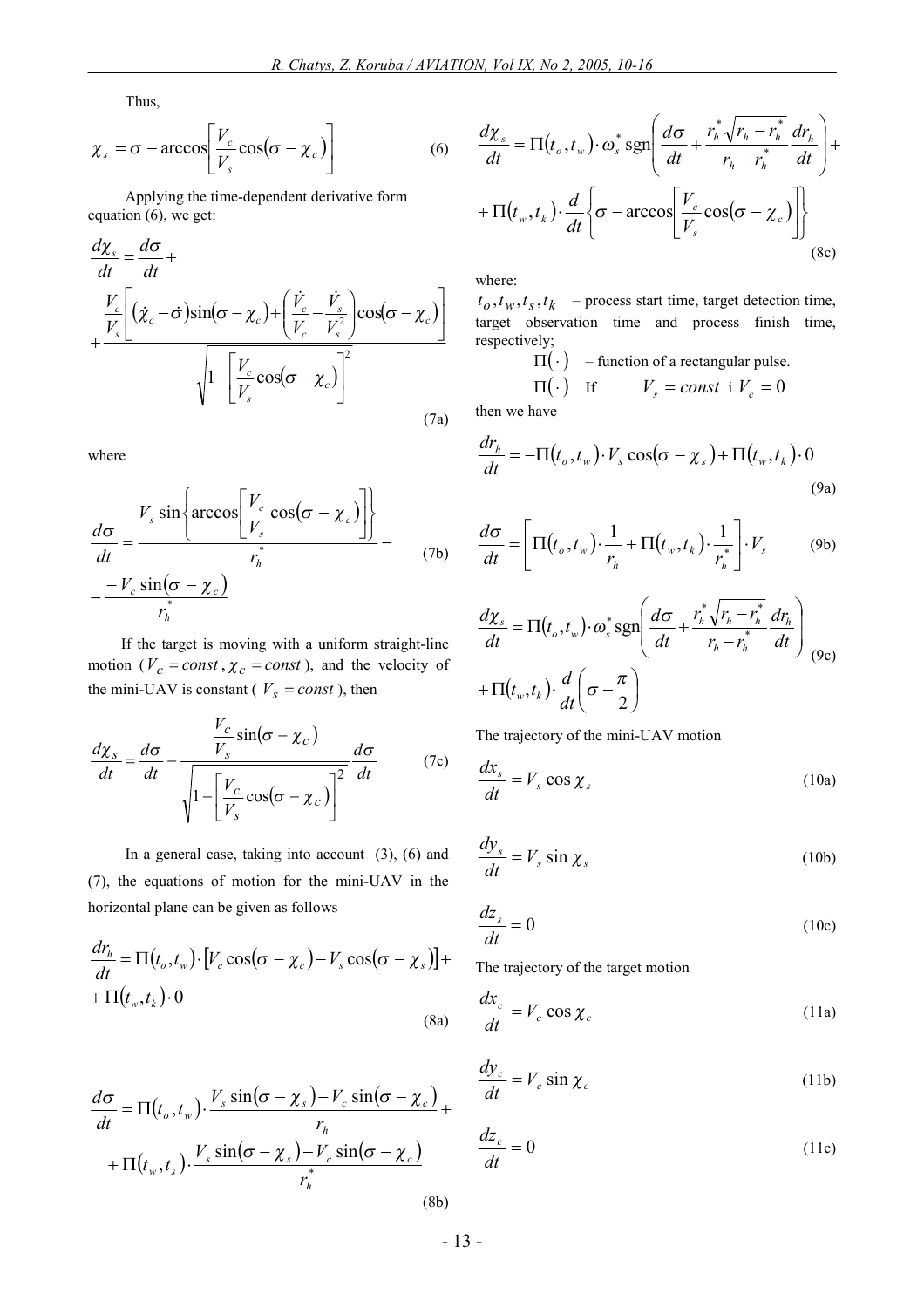#### **4. Gyroscope Control**

There are three methods of gyroscope-based control: a) autonomous, b) remote and c) combined. The first method assumes that the gyroscope realizes a set motion program. The course of the UAV is maintained by the autopilot in such a way that the UAV longitudinal axis coincides with the gyroscope axis. The angles determining the position of the gyroscope axis,  $\theta_{g}$ and  $\psi_g$ , should be equal to the angles determining the position of the UAV longitudinal axis,  $\theta_o$  and  $\psi_o$ :

$$
\mathcal{G}_o = \mathcal{G}_g, \quad \psi_o = \psi_g. \tag{12}
$$

This allows the UAV to reach a desired point in space along a set trajectory. The procedure can be used in the navigation of unmanned aerial vehicles. However, sometimes the autopilot does not take into account the gyroscope motions while realizing a predetermined motion. The gyroscope axis has the motion programmed; it rolls, for instance, to describe an enhanced area of a circular or elliptical cone, i.e. it moves along the spiral of Archimedes. As soon as the gyroscope axis assumes a desired position in space, which may coincide with the moment of target detection, the gyroscope starts operating in the trace-the-target mode and the UAV autopilot employs the established algorithm of control. As a result, the UAV circulates over a detected target or approaches it using the signals about the gyroscope position, as is the case of homing missiles or guided bombs.

The second method involves controlling the gyroscope from a distance. An operator at the commandand-control point observes through a camera the area above, which the UAV flies. The moment the target is detected, the operator positions the sight that is the gyroscope axis. From now on, the UAV (e.g. a guided bomb, armor piercing shell, etc.) will move towards the target.

The third, combined, method of gyroscope-based control can be used in combat unmanned aerial vehicles. First, the UAV is programmed to reach the area of a target location. Then, the gyroscope switches into the target-tracking mode, which involves scanning the space by the gyroscope axis. Finally, after the target is detected, the axis moves in accordance with the displacement of the target observation line, i.e. a straight line connecting some selected points of the UAV and the target.

Whichever control method is applied, the control moments can be represented in the following form [6]

$$
M_b = M_b^p + M_b^k
$$
  
\n
$$
M_c = M_c^p + M_c^k
$$
\n(13)

In equations (11), the quantities  $M_b^p$  and  $M_c^p$  stand for program controls, which are determined from the inverse problem of dynamics [6, 7]:

$$
M_{b}^{p}(t) = \mathbf{\Pi}(t_{0}, t_{w}) \cdot
$$
  
\n
$$
\cdot \left[ \ddot{\mathcal{G}}_{gz} + b_{b} \dot{\mathcal{G}}_{gz} - \frac{1}{2} (\dot{\psi}_{gz})^{2} \sin 2\mathcal{G}_{gz} - \dot{\psi}_{gz} \cos \mathcal{G}_{gz} \right] \cdot \frac{1}{J_{g}}
$$
  
\n
$$
M_{c}^{p}(t) = \mathbf{\Pi}(t_{0}, t_{w}) \cdot [\ddot{\psi}_{gz} \cos^{2} \theta_{gz}^{p} + b_{c} \dot{\psi}_{gz} +
$$
\n(14a)

$$
+\psi_{gz}\dot{\theta}_{gz}\sin 2\theta_{gz}+\dot{\theta}_{gz}\cos\theta_{gz}\left]\cdot\frac{1}{J_g}\right\}
$$
\n(14b)

where:  $\Pi(\cdot)$  – functions of a rectangular pulse;  $t_o$  – commencing the tracking process,  $t_w$  – target location time;  $J_g$  – lateral moment of inertia of the gyroscope rotor,  $\mathcal{Y}_{gz}$ ,  $\psi_{gz}$  – set angles determining the position of the gyroscope axis in space.

$$
M_b^s(t) = \Pi(t_s, t_k) \cdot \left(k_b \cdot e_9 - k_c \cdot e_\psi + h_g \frac{de_9}{dt}\right)
$$
 (15a)  

$$
M_c^s(t) = \Pi(t_s, t_k) \cdot \left(k_b \cdot e_\psi + k_c \cdot e_9 + h_g \frac{de_\psi}{dt}\right)
$$
 (15b)

where:  $e_g = \theta_g - \theta_c$ ,  $e_\psi = \psi_g - \psi_c$ ;  $\theta_c$ ,  $\psi_c$  – angles determining the position of the target observation line;  $t_s$  – commencing the tracking process;  $t_k$  – end of the tracking process;  $k_b$ ,  $k_c$  – coefficients of the regulator amplification;  $h_g$  – coefficient of the regulator damping.

In the programmed control of the gyroscope axis, it is necessary to set the following angular velocities and accelerations:

$$
\frac{d\Theta_{gz}}{dt} = 0, \quad \frac{d^2\Theta_{gz}}{dt^2} = 0,\tag{16a}
$$

$$
\frac{d\psi_{gz}}{dt} = \frac{d\sigma}{dt}, \quad \frac{d^2\psi_{gz}}{dt^2} = \frac{d^2\sigma}{dt^2}.
$$
 (16b)

The quantity  $\frac{dS}{dt}$  $\frac{d\sigma}{dt}$  is determined from equation (9b),

while 
$$
\frac{d^2\sigma}{dt^2}
$$
 is equal to

$$
\frac{d^2\sigma}{dt^2} = \frac{1}{r_h^*} \left\{ \dot{V}_s \sqrt{1 - \frac{V_c^2}{V_s^2} \cos^2(\sigma - \chi_c)} + \frac{V_c}{V_s} \frac{1}{\sqrt{1 - \frac{V_c^2}{V_s^2} \cos^2(\sigma - \chi_c)}} \times \right\}
$$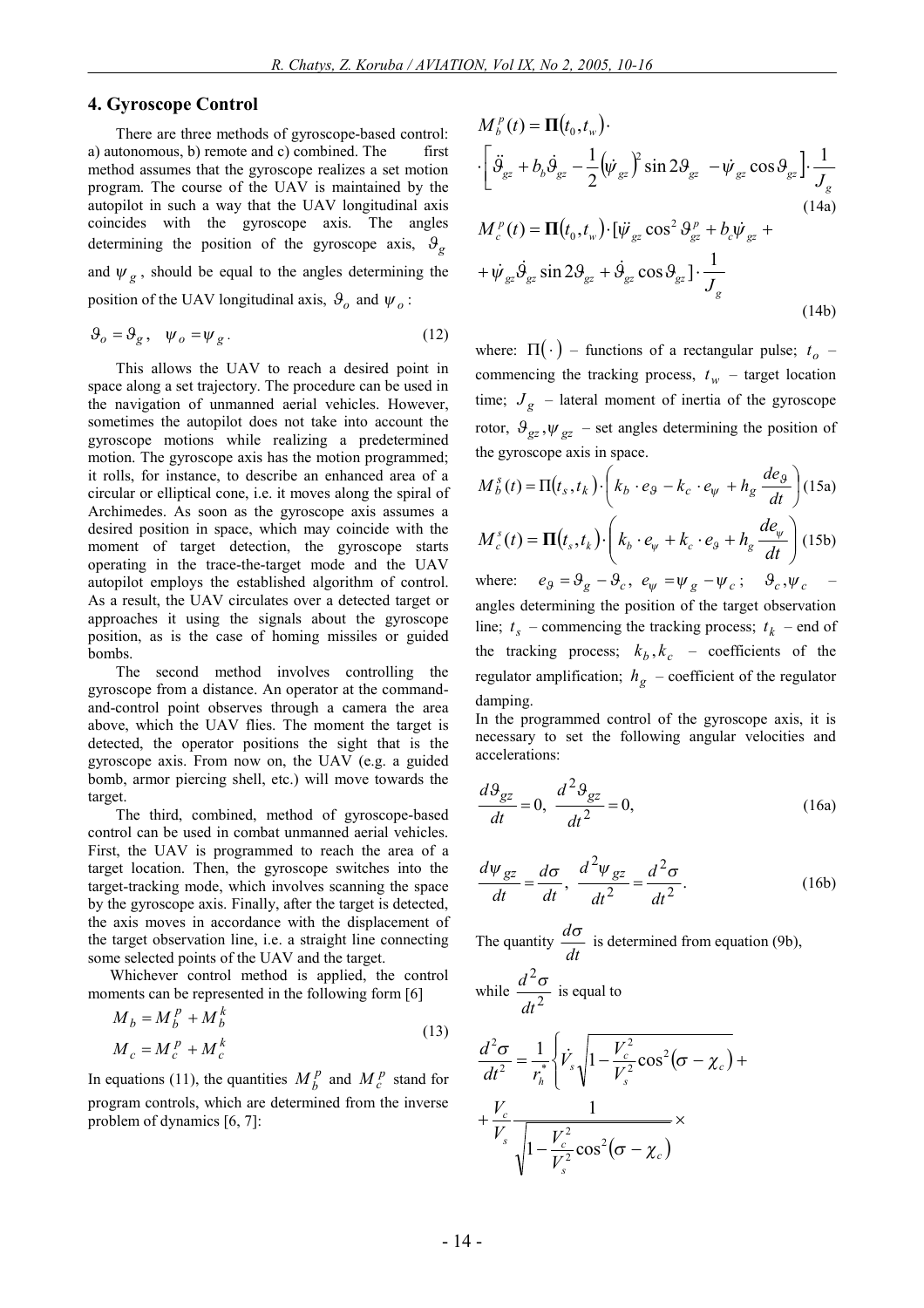þ

$$
\times \left[ \frac{1}{V_s} \cos^2 (\sigma - \chi_c) (\dot{V}_s V_c - \dot{V}_c V_s) + \frac{1}{2} V_c \sin 2(\sigma - \chi_c) \cdot (\dot{\sigma} - \dot{\chi}_c) \right] +
$$
\n
$$
+ \dot{V}_c \sin (\sigma - \chi_c) + V_c \cos (\sigma - \chi_c) \cdot (\dot{\sigma} - \dot{\chi}_c)
$$
\n(16c)

If  $V_s = const$  and  $V_c = const$ , and the target is being approached according to proportional navigation, we get

$$
\frac{d^2\sigma}{dt^2} = -\frac{\dot{r}_h}{r_h^2} \left[ V_s \sin(\sigma - \chi_s) + V_c \sin(\sigma - \chi_c) \right] \quad (17)
$$

and, while tracing and lightening the target, we get



**Fig 3.** Gyroscope control of a mini-UAV

Additionally, if the target is immovable ( $V_c = 0$ ), and the target is being approached, we have

$$
\frac{d^2\sigma}{dt^2} = -\frac{\dot{r}_h}{r_h^2} V_s \sin(\sigma - \chi_s)
$$
 (19)

and, while tracing the target, it is

$$
\frac{d^2\sigma}{dt^2} = 0\tag{20}
$$

The law of control established by the autopilot (i.e. the height and direction rudder angles,  $\delta_m$  and  $\delta_n$  respectively) of the mini-UAV is as follows:

$$
\delta_m(t) = k_m \left( \mathfrak{g}_g - \mathfrak{g}_o \right) + h_m \left( \mathfrak{g}_g - \mathfrak{g}_o \right)
$$
 (21a)

$$
\delta_n(t) = k_n \left( \psi_g - \psi_o \right) + h_n \left( \dot{\psi}_g - \dot{\psi}_o \right)
$$
\nwhere:

\n(21b)

 $k_m$ ,  $k_n$  – coefficients of autopilot amplification;

 $k_m$ ,  $k_n$   $h_m$ ,  $h_n$  – coefficients of autopilot damping.

Figure 3 illustrates a schematic diagram of the navigation of a flying object using a controlled gyroscope.

#### **Conclusion**

Advances in the design of nanomachines and nanorobots are possible thanks to the use of nanomaterials and nanocomposites. Knowledge of the new materials enables us to make the flight of a mini-UAV and the flight of a bird or an insect exactly alike.

The results of the research on the application of a gyroscope as the executive element of the mini-UAV automatic control system confirm that it is possible to improve the stability and controlability of the apparatus [7].

It should be noted that the parameters of the gyroscope and the UAV autopilot regulator have to be selected in an optimal way due to the minimum time of transient process fading, which results from external interference or switching on the control system of the gyroscope (control loop 1) and the flying object (control loop 2). Otherwise, the aerial vehicle will not move along the predetermined trajectory, and the intercepted target may disappear from the narrow visual field of the tracking system lens.

#### **References**

- 1. **Pietrucha J., Sibilski K.** Od stworzeń latających do miniaturowych statków powietrznych // Nauka, innowacje, technika. – 2003. – No 1. – P.12–18.
- 2. **Brusow W., Tiumentsev Yu.** Advanced information technologies and their application in the aeronautics // Proceedings of the second Seminar on Recent research and design progress in aeronautical engineering and its influence on education. – Warsaw, 1996. – P. 93–97.
- 3. **Chatys R., Orzechowski T.** The diffusion sintering of metallic composites in the construction of highly efficient heat exchangers // Computer – Aided Systems for Manufacture and Measurement of Machine Elements. – CEEPUS, 2003. – P. 61–72.
- 4. **Chatys R.** Adhesion Strength Estimation between Different Composite Components // Journal of Transport and Engineering. Transport: Aviation transport. – 2003. –Vol 6, No 11. – P. 6–11.